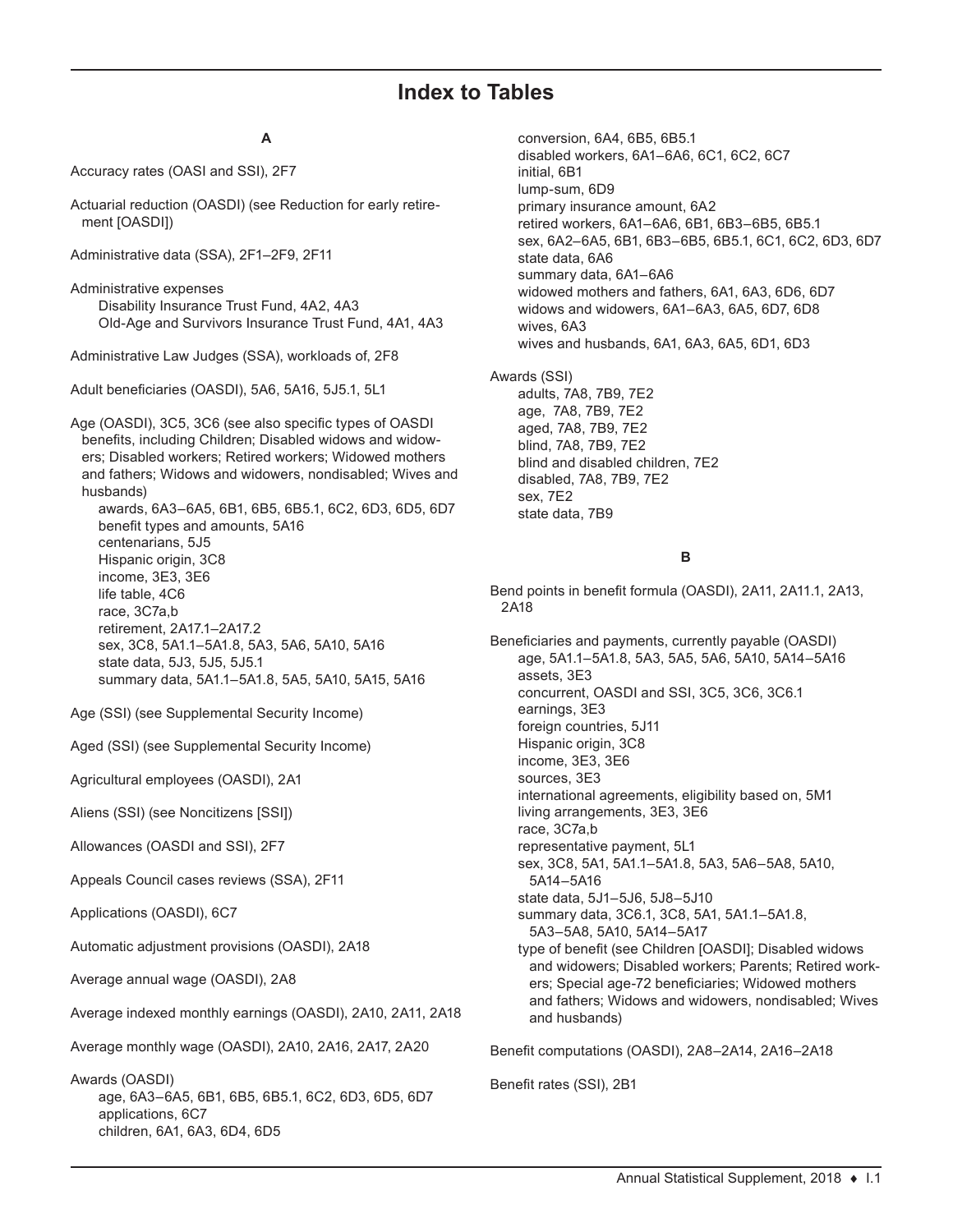Benefit types and levels (OASDI), qualifications and legal criteria for

beneficiary families, 2A26 children, 2A21, 2A22 disabled workers, 2A20 divorced beneficiaries, 2A21, 2A22 illustrative monthly benefits, 2A26 lump-sum awards, 2A25 maximum and minimum, 2A27, 2A28 parents, 2A22 PIA, percentage of, 2A20–2A22 retired workers, 2A20, 2A27, 2A28 special age-72 beneficiaries, 2A24 survivors, 2A22, 2A23, 2A26 transitionally insured, 2A23 vocational rehabilitation services, 2A25 widowed mothers and fathers (OASDI), 2A22 widows and widowers, 2A22–2A24 wives and husbands, 2A21–2A24

Blind (SSI) (see Supplemental Security Income)

# **C**

Centenarians (OASDI), 5A10, 5J5

Children (OASDI) age, 5A1.4, 5A5, 5A10, 6D5 awards, 6A1, 6A3, 6D4, 6D5 beneficiary families, 5H1–5H4 benefit distributions, 5H3, 5H4 benefits paid annual, 4A5, 4A6 monthly, 5A4, 5A17, 5F4, 5J4, 5J14 benefits withheld, 6E4, 6E5 disabled aged 18 or older, 3C6.1, 5A1.4, 5A10, 5A17, 5C2, 5E2, 5F4, 5F6, 5J14, 6D4 foreign countries, 5J11 of deceased workers, 5A1, 5A1.4, 5F4, 5F6, 5F7, 6D4 of disabled workers, 5A1, 5A1.4, 5E1, 5E2, 5F4, 6D4 of retired workers, 5A1, 5A1.4, 5C1, 5C2, 5F4, 6D4 primary insurance amount, 5C1, 5E1, 5F7, 5H2 special minimum, 5A8 qualifications for benefits, 2A21, 2A22 sex, 5A1, 5A16 state data, 5J2, 5J4, 5J10, 5J14 students, aged 18–19, 5A1.4, 5C2, 5E2, 5F4, 5F6, 6D4 terminations, 6F1–6F3 under age 18, 5A1.4, 5C2, 5E2, 5F4, 5F6, 6D4

Children, blind or disabled (SSI) (see Supplemental Security Income)

Civil Service (see Government workers)

Claims workloads (OASDI and SSI), 2F4–2F6

Clergy (see Religious personnel)

Computations, benefit (OASDI), 2A10–2A14, 2A16–2A18

Concurrent receipt of benefits and payments (OASDI and SSI), 2F9, 3C5, 3C6, 3C6.1, 7D1, 7D2

Constant dollars (OASDI and SSI), 3C4

Consumer Price Index (CPI), 2A18, 3C4, 3E1

Contribution rates (OASDI), 2A3, 2A5

Contributions (OASDI), 2A4, 4B10–4B12

Cost-of-living adjustments (OASDI and SSI), 2A11, 2A13, 2A14, 2A18, 2A19, 2B1

Covered workers (OASDI) age, 4B5, 4B6, 4B8 categories of, 2A1 coverage election or waiver, 2A1 legislation affecting, 2A1 median earnings, 4B3, 4B6 new entrants, 4B1 OASDHI contributions, 4B10–4B12 self-employed, 2A1, 4B2–4B4, 4B8–4B12 sex, 4B3–4B9 Social Security numbers issued, 4B1 state data, 4B10, 4B12 taxable earnings, amount reported, 4B1–4B3, 4B7, 4B9–4B14 wage and salary, 4B2, 4B3, 4B7, 4B10–4B12 with earnings above maximum taxable, 4B7, 4B9 with earnings below maximum taxable, 4B4, 4B7, 4B9

Creditable earnings (OASDI) (see Taxable earnings [OASDI])

## **D**

Death probability, 4C6

Delayed retirement credit (OASDI), 2A20, 2A22, 5B1–5B3

Denials (see Service delivery [OASDI and SSI])

Dependents and survivors (OASDI), 5F1–5F13

Direct deposit (OASDI), 5K1

Disability, definition of (OASDI), 2A7

Disability determinations (see Service delivery [OASDI and SSI])

Disability Insurance (OASDI), 2F5, 2F9

Disability Insurance Trust Fund (OASDI) (see Trust funds)

Disabled adult children (see Children [OASDI], disabled, aged 18 or older)

Disabled beneficiaries (OASDI), 5A16, 5A17, 5J14 (see also Children [OASDI]; Disabled widows and widowers; Disabled workers)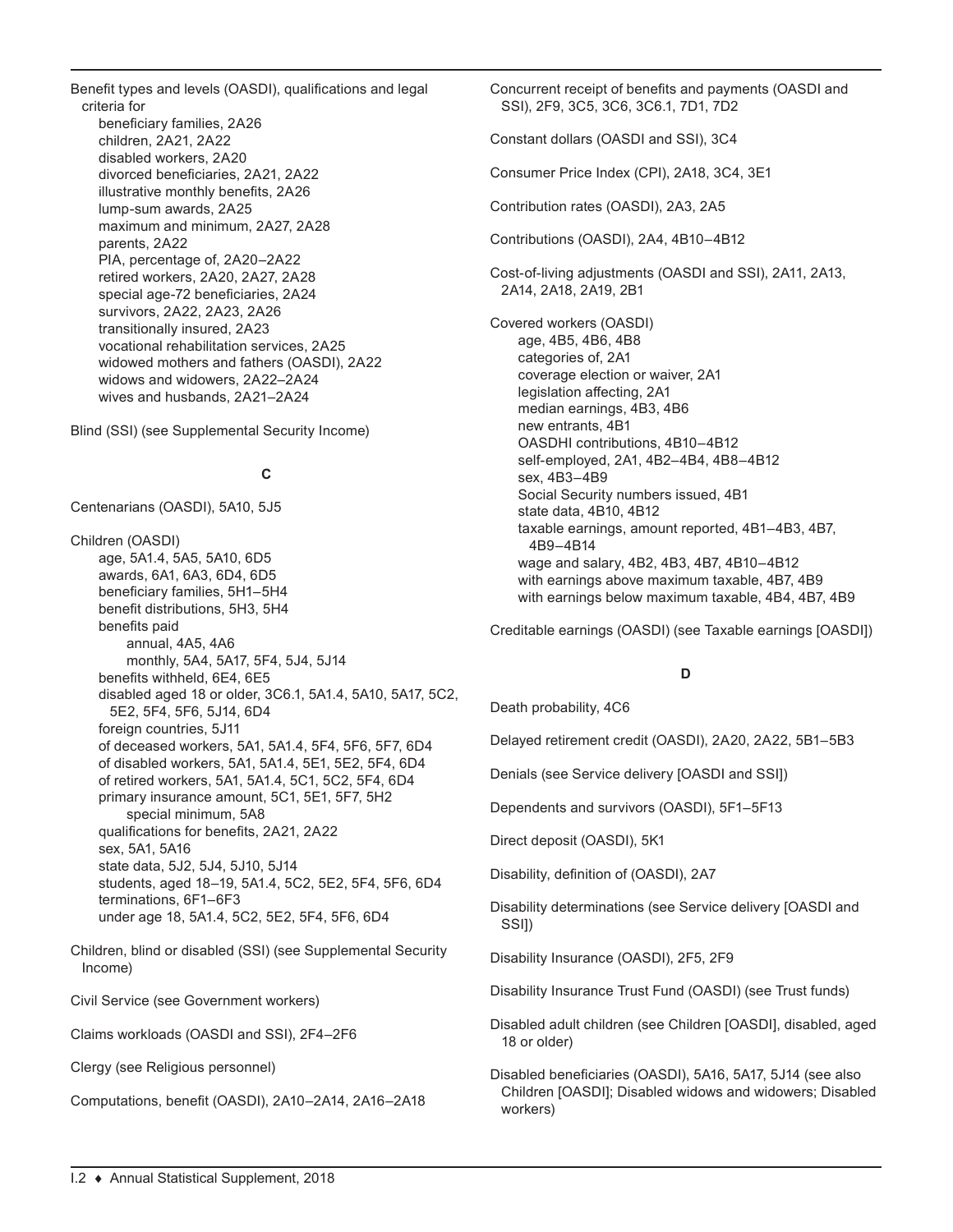Disabled children (OASDI) (see Children [OASDI], disabled, aged 18 or older)

Disabled (SSI) (see Supplemental Security Income)

Disabled widows and widowers (OASDI) age, 5A1.7, 5A5, 5A16, 6A3, 6D7 awards, 6A3, 6D7, 6D8 beneficiary families, 5H2, 5H4 benefit distributions, 5H4 benefits paid, monthly, 3C6.1, 5A16, 5A17, 5F8, 5J14 primary insurance amount, 5F7, 5H2 special minimum, 5A8 sex, 5A1, 5A1.7, 5A7, 5A16, 5F6, 6A3, 6D8 state data, 5J14 surviving divorced, 5A1.7 year of entitlement, 5F10

Disabled workers (OASDI) age, 5A1.2, 5A3, 5A5, 5A10, 5A16, 5D4, 6A3, 6A4, 6C2 applications, 6C7 awards, 6A1–6A5, 6C1, 6C2, 6C7 beneficiary families, 5H1–5H3 benefit distributions, 5D2, 5H3, 5J8, 6C1 benefits paid annual, 4A6 monthly, 3C6.1, 5A4, 5A16, 5A17, 5D3, 5J4, 5J14, 6A6 benefits withheld, 6E4, 6E5 foreign countries, 5J11 primary insurance amount, 5E1, 5H2, 6A2 special minimum, 5A8 qualifications for benefits, 2A20 sex, 5A1, 5A1.2, 5A3, 5A7, 5A10, 5A16, 5D3, 5D4, 5E2, 6A2–6A4, 6C2 state data, 5J2, 5J4, 5J8, 5J14, 6A6 terminations, 6F1, 6F2 with reduction for early retirement, 5A3, 6A5 year of entitlement, 5D1

Divorced beneficiaries (OASDI), 2A21, 2A22, 5A1.3, 5A1.– 5A1.7, 5F12, 6D3, 6D6, 6D7

Domestic employees (OASDI), 2A1

Dual entitlement (OASDI), 5A14, 5A15, 5G1–5G5

# **E**

Early retirement (OASDI) (see Reduction for early retirement [OASDI])

Earnings of covered workers (OASDI) (see also Taxable earnings [OASDI])

amount of, 4B1–4B3, 4B7, 4B9–4B14 below annual maximum taxable amount, 4B4, 4B7, 4B9 median, by age and sex of worker, 4B3, 4B6 self-employed workers, 4B2–4B4, 4B9–4B12 state data, 4B10, 4B12 wage and salary workers, 4B2, 4B3, 4B7, 4B10–4B12

Earnings test (OASDI) amount permitted without reduction in benefits, 2A29, 2A29.1 automatic adjustment of, 2A18 beneficiaries affected, 6B1, 6E4, 6E5 Employees (SSA) (see Offices and staff [SSA])

Entitlement year (OASDI), 5B4, 5D1, 5F9, 5F10

Excess payments (see Service delivery [OASDI and SSI])

Expectation of life, 4C6

## **F**

Fair Labor Standards Act, 3B3

Families, beneficiary (OASDI), 2A26, 3E6, 5H1–5H4

Family maximum benefit (OASDI), 2A13, 2A14, 2A17, 2A26

Fathers (see Widowed mothers and fathers [OASDI])

Federal employees (see Government workers)

FICA taxes (see Contribution rates (OASDI))

Financing (OASDI), 2A3–2A6

Foreign countries (OASDI), 5J1–5J11, 5J14, 5K1, 5M1

## **G**

General revenue appropriations (OASDI), 2A6

Government pension offset (OASDI), 2A22, 2A23, 6E4, 6E5

Government workers, 2A1

## **H**

Hearing receipts, dispositions, claims pending (OASDI and SSI), 2F9

Hearings and appeals (OASDI), 2F1, 2F8, 2F9, 2F11

Hispanic origin, 3C8

Historical data administrative data, 2F3, 2F7 employment and earnings, 3B3 interprogram data, 3C3–3C5, 3C6.1 poverty data, 3E1, 3E2, 3E8 Social Security Acts, 2A1, 2A2, 2A6, 2A7, 2A10–2A14, 2A16–2A18, 2A20–2A25, 2A29, 2A29.1, 2A31, 2B1 Social Security program (OASDI) awards, 6A1, 6A2, 6B5, 6B5.1, 6C2, 6C7, 6D1, 6D4, 6D6, 6D8, 6D9 benefit increases, cumulative effects of, 2A19 coverage, financing, and insured status, 2A3, 2A4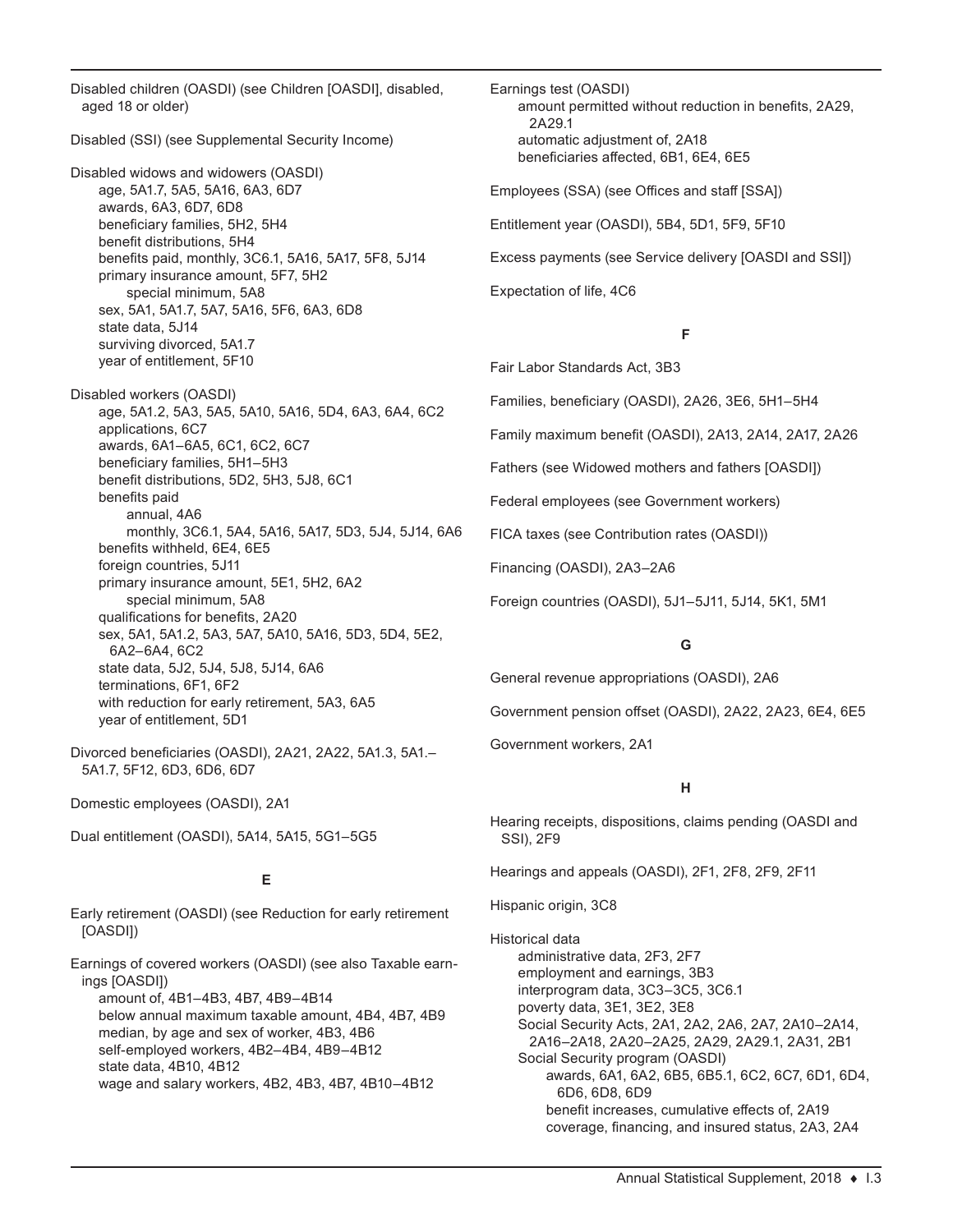covered workers, 4B1–4B9, 4B11 current-pay benefits benefit families, 5H1 dependents and survivors, 5F1, 5F4, 5F6, 5F8, 5F12 disabled workers, 5D3, 5D4, 5E2 dual entitlement, 5G2 international agreements, 5M1 retired workers, 5B5, 5B8, 5C2 summary data, 5A4, 5A14, 5A17 earnings guidelines and SGA, 2A30 indexed earnings, 2A8, 2A9 insured workers, 4C1, 4C2, 4C5 retired-worker benefits, minimum and maximum, 2A2, 2A28 terminations, 6F1 Trust funds, 4A1–4A6 Supplemental Security Income (SSI) noncitizens receiving, 7E6 summary data, 7A3–7A5, 7A8, 7A9

Husbands (OASDI) (see Wives and husbands [OASDI])

# **I**

Illustrative monthly benefits (OASDI), 2A26

Income

age, 3E3, 3E6 family, 3E3, 3E6, 3E8 personal, 4A4 poverty guidelines, 3E8 poverty thresholds, 3E1 race, 3E6 shares, 3E3, 3E6 sources, 3E3

Income tax treatment of OASDI benefits (OASDI), 2A31, 2A32, 3C3, 4A1–4A3

Indexing factors and indexed earnings (OASDI), 2A8, 2A9

Insured status provisions (OASDI), 2A7

Insured workers (OASDI) age, 4C2, 4C5 fully insured, 4C1, 4C2, 4C5 insured for disability, 4C1, 4C2 monthly benefits for survivors of, 2A22 percentage of population, 4C5 permanently insured, 4C1 sex, 4C2, 4C5

Interfund borrowing, 2A6

International agreements (OASDI), 5M1

**L**

Life expectancy, 4C6

Life table, 4C6

Living arrangements aged population, 3E3, 3E4, 3E6 SSI recipients, 2B1, 7E5

Lump-sum death benefit (OASDI), 2A25, 4A5, 6D9

# **M**

Maximum benefit (OASDI), 2A13, 2A14, 2A17, 2A26–2A28

Maximum indexed earnings (OASDI), 2A9

Medicare contributions, 4B12 earnings of workers, 4B12, 4B14 workers, 4B12

Military personnel (see Uniformed services)

Minimum benefit (OASDI), 2A11, 2A17, 2A27, 2A28

Minimum wage, 2A26, 3B3

Minor children (OASDI) (see Children [OASDI], under age 18)

Mortality table (see Life table)

Mothers (OASDI) (see Widowed mothers and fathers [OASDI])

#### **N**

Noncitizens (SSI), 7E6

Nondisabled widows and widowers (OASDI) (see Widows and widowers, nondisabled [OASDI])

Nonprofit organizations, 2A1

## **O**

Offices (SSA) and employees (SSA), 2F1–2F3 data operations centers, 2F1 field services locations, 2F1 hearings and appeals, 2F1 program service centers, 2F1 regional offices, 2F1 staff, 2F2, 2F3 demographic characteristics of, 2F2 employees with disabilities, 2F2 grade levels of, 2F2 size of, 2F3 work years, total, 2F3

Old-Age and Survivors Insurance Trust Fund (OASDI) (see Trust funds)

Old-Age Assistance, 3C4

Old-Age, Survivors, and Disability Insurance (OASDI) (see entries identified by [OASDI])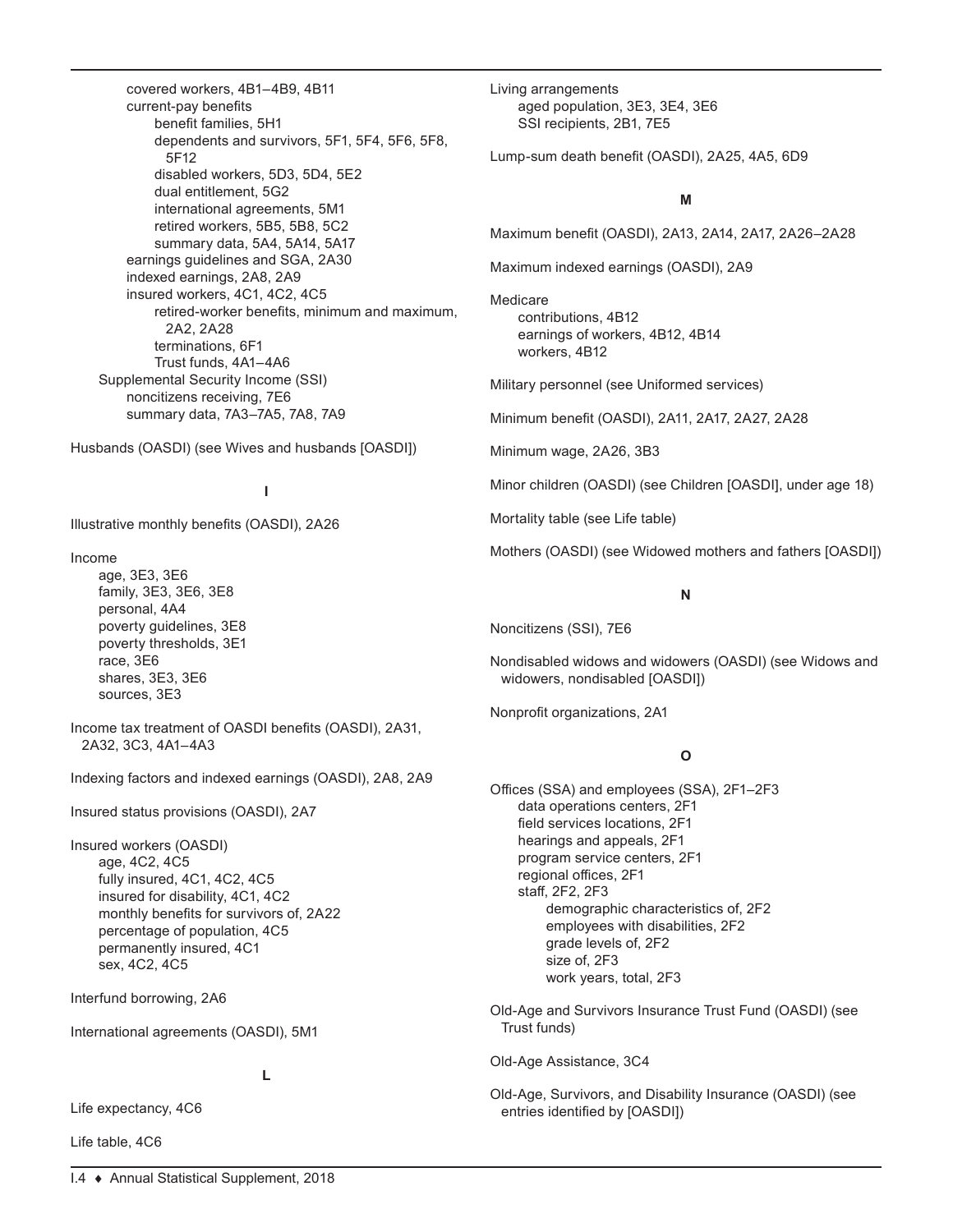Parents (OASDI), 2A22, 4A5, 5A1, 5A1.8, 5A4–5A7, 5A10, 5F6, 5F7, 5G3, 5H2, 6A1, 6E4 Pension offset, noncovered government, 2A22, 2A23, 6E4, 6E5 Pensions, public employee, 3C3 Period of disability, 2A7 Population in Social Security area, 4C5 Poverty data age, 3E2 aged families, 3E3, 3E6 aged 65 or older, 3E1, 3E4 CPI, annual average, 3E1 family size, 3E8 family status, 3E2 living arrangements, 3E4, 3E6 nonaged family units, 3E3 poverty guidelines, 3E8 poverty thresholds, 3E1 race, 3E6 sex, 3E2, 3E4 shares of money income, sources of, 3E3 Social Security share of money income, 3E6 Primary insurance amount (OASDI) (see also specific types of OASDI benefits, including Children; Disabled widows and widowers; Disabled workers; Parents; Retired workers; Widowed mothers and fathers; Widows and widowers, nondisabled; Wives and husbands) average indexed monthly earnings, 2A10, 2A11 average monthly wage, 2A10, 2A16, 2A17 benefit increases, effects of, 2A11, 2A13, 2A14, 2A16–2A19 formulas for computing, 2A11, 2A12b, 2A16–2A18 illustrative amounts, 2A19 indexing factors and indexed earnings, 2A8, 2A9 maximum indexed earnings, 2A9 minimum and maximum benefit, 2A11, 2A13, 2A14, 2A17, 2A26–2A28 percentage of PIA for benefit types, 2A20–2A22 relationship to earnings levels, 2A26 special minimum, 2A12a, 2A12b, 5A8 Windfall Elimination Provision (WEP), computation based on, 2A11.1 Prouty beneficiaries (OASDI) (see Special age-72 beneficiaries [OASDI]) Provisions, history of OASDI, 2A1–2A14, 2A16–2A32 SSI, 2B1 **Q**

Quarters of coverage (OASDI), 2A7, 2A18

#### **R**

Race (OASDI) age, 3C7a,b poverty status of aged families, 3E6 sex, 3C7a,b

Race (SSI), 3C7a,b

Railroad Retirement program trust fund transfers to and from, 4A1–4A3

Reconsiderations (OASDI and SSI), 2F7

Reduction for early retirement (OASDI) age, 5A3, 5B1, 5B2, 6A5 benefit amounts, illustrative, 2A26 disabled workers, 5A3, 6A5 minimum and maximum benefit, 2A27 retired workers dually entitled, 5G1 with benefits withheld, 6B1, 6E1 with delayed retirement credit, 5B1, 5B3 with reduction, 5A3, 5B6–5B8, 5G1, 5H2, 6A5, 6B3, 6B4, 6E1 without delayed retirement credit, 5B2, 5B3 without reduction, 5B1, 5B2, 5B6–5B8, 5G1, 5H2, 6B3, 6B4, 6E1 sex, 5A3, 5A7, 5B1, 5B2, 5B6–5B8, 5G1, 6A5, 6B3, 6B4 widows, nondisabled, 5A3, 6A5 wives and husbands, 5A3, 5A7, 6A5

Religious personnel, 2A1

Representative payment (OASDI), 5L1 Representative payment (SSI), 7E4

Retired workers (OASDI) age, 5A1, 5A1.1, 5A3, 5A5, 5A6, 5A10, 5A14–5A16, 5B1–5B5, 5B9, 6A3–6A5, 6B5, 6B5.1 awards, 6A1–6A5, 6B1, 6B3–6B5, 6B5.1 beneficiary families, 5H1–5H3 benefit distributions, 5B6–5B9, 5H1, 5H3, 5J6, 6B3–6B5, 6B5.1 benefits in current and constant dollars, 3C4 benefits paid annual, 4A5 monthly, 5A4, 5A16, 5J4, 6A6 benefits withheld, 6E1, 6E4 benefits withheld due to earnings, 6B1 disability conversions, 6A4, 6B5, 6B5.1 foreign countries, 5J11 newly entitled, 6A4 primary insurance amount, 5B1, 5B2, 5B7, 5C1, 5G1, 5H1, 6A2, 6B1, 6B4 special minimum, 5A8 qualifications for benefits, 2A20 sex, 5A1, 5A1.1, 5A3, 5A6, 5A7, 5A10, 5A14–5A16, 5B6–5B9, 5C2, 6A2–6A5, 6B1, 6B3–6B5, 6B5.1, 6E4 state data, 5J1, 5J2, 5J4, 5J6, 6A6 terminations, 6F1, 6F2 with delayed retirement credit, 5B1–5B3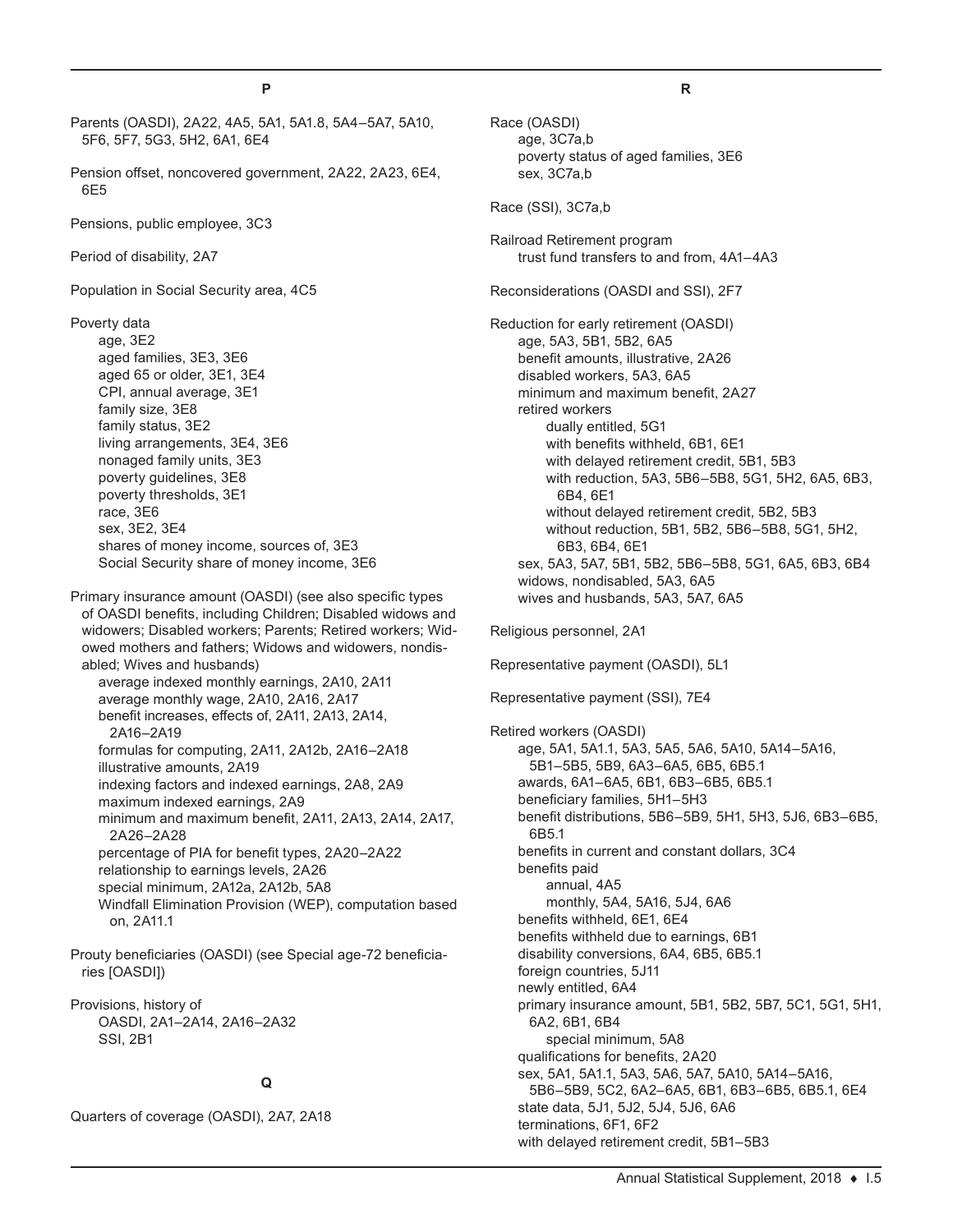with dual entitlement, 5G1–5G5 with reduction for early retirement, 5A3, 5B6–5B8, 5G1, 5H2, 6B1, 6B3, 6B4, 6E1 without reduction for early retirement, 5B1, 5B2, 5B6– 5B8, 5G1, 5H2, 6B1, 6B3, 6B4, 6E1 year of entitlement, 5B4

Retirement age, 2A17.1–2A17.2

Retirement programs (see Pensions; Railroad Retirement program; Retired workers [OASDI])

Retirement test (see Earnings test [OASDI])

# **S**

SECA taxes (see Contribution rates [OASDI])

Self-employed workers (see also Covered workers [OASDI]); Earnings of covered workers [OASDI]) age, 4B8 contribution rates, 2A3 earnings, 4B2–4B4, 4B6, 4B7, 4B9–4B13 maximum annual amount of contributions, 2A4 maximum taxable earnings, 2A3, 4B9 Medicare, 4B12, 4B14 OASDHI contributions, 2A4, 2A5, 4B10, 4B11 sex, 4B3, 4B4, 4B6, 4B7, 4B9 state data, 4B10, 4B12 tax credits, 2A5, 2A6 taxable earnings, amount reported, 4B2, 4B10–4B12 with earnings below maximum taxable, 4B4, 4B9

Service delivery (OASDI and SSI)

accuracy rates, payment, 2F7 allowances, 2F7 denials, 2F7 disability determinations, 2F7 800 number (1-800-772-1213) average waiting time, 2F7 calls received, 2F7 excess payments, 2F7 OASI payments, 2F7 reconsiderations, 2F7 reversals of denials, 2F7 SSI payments, 2F7 underpayments, 2F7

Sex (OASDI) (see also specific types of OASDI benefits, including Children; Disabled widows and widowers; Disabled workers; Retired workers; Widowed mothers and fathers; Widows and widowers, nondisabled; Wives and husbands) age, 3C8, 5A1.1–5A1.8, 5A3, 5A6, 5A10, 5A14–5A16, 6A3 life table, 4C6 race, 3C7a,b state data, 5J5.1 summary data, 5A1, 5A1.1, 5A1.2, 5A1.5–5A1.8, 5A3, 5A6, 5A7, 5A10, 5A14–5A16

Sex (SSI) (see Supplemental Security Income)

Social Security Act, 2A1, 2A2, 2A6, 2A7, 2A10–2A14, 2A16–2A18, 2A20–2A25, 2A29–2A31, 2B1

Social Security program (see entries identified by [OASDI])

Special age-72 beneficiaries (OASDI), 2A24, 4A5, 5A4, 6A1, 6E4, 6F1, 6F2

Special minimum primary insurance amount (OASDI), 2A12a, 2A12b, 5A8

Spouses (OASDI) (see Wives and husbands [OASDI])

Staff (SSA) (see Offices [SSA] and employees [SSA])

State and local government pensions (see Government workers)

State data

Medicare, 4B12

OASDI beneficiaries, 3C5, 5J1–5J6, 5J8–5J10, 5J14, 6A6 concurrent receipt with SSI, 3C5, 7D2 covered workers, 4B10, 4B12 monthly benefits of disabled beneficiaries, 5J14 taxable earnings, 4B10, 4B12

SSI

concurrent receipt with OASDI, 3C5, 7D2 recipients, 3C5, 7B1, 7B3, 7B7–7B9, 7D2

State Supplementation (see Supplemental Security Income [SSI])

Students (OASDI) (see Children [OASDI])

Substantial gainful activity, 2A30

Supplemental Security Income (SSI) adults, 7C1, 7E2, 7E3 age, 3C7a,b; 3C8; 7A1; 7A8; 7A9; 7B9; 7D1; 7D2; 7E2–7E5 aged, 3C5, 7A1–7A5, 7A8, 7A9, 7B1, 7B9, 7C1, 7C2, 7D1, 7D2, 7E2–7E5 awards, 7A8, 7B9, 7E2 benefit rates, 2B1 benefits in current and constant dollars, 3C4 blind, 7A1–7A5, 7A8, 7A9, 7B1, 7B8, 7B9, 7C1, 7C2, 7D1, 7D2, 7E2–7E5 blind and disabled adults, 3C6.1, 7C1 blind and disabled children, 3C6.1, 7A2, 7B8, 7C1, 7E2–7E4 claims workloads, 2F6 concurrent SSI and OASDI, 2F9, 3C5, 3C6, 3C6.1, 7D1, 7D2 couples, 7A2, 7C2 disabled, 3C6.1, 7A1–7A5, 7A8, 7A9, 7B1, 7B9, 7C1, 7C2, 7D1, 7D2, 7E2–7E6 earnings, 7D1 federal SSI payments, 7A1–7A5, 7B3, 7B7 federally administered payments, 3C6.1, 7A1–7A5, 7A8, 7A9, 7B1, 7B3, 7B7 hearing receipts, dispositions, claims pending, 2F9 Hispanic origin, 3C8 income, 7D1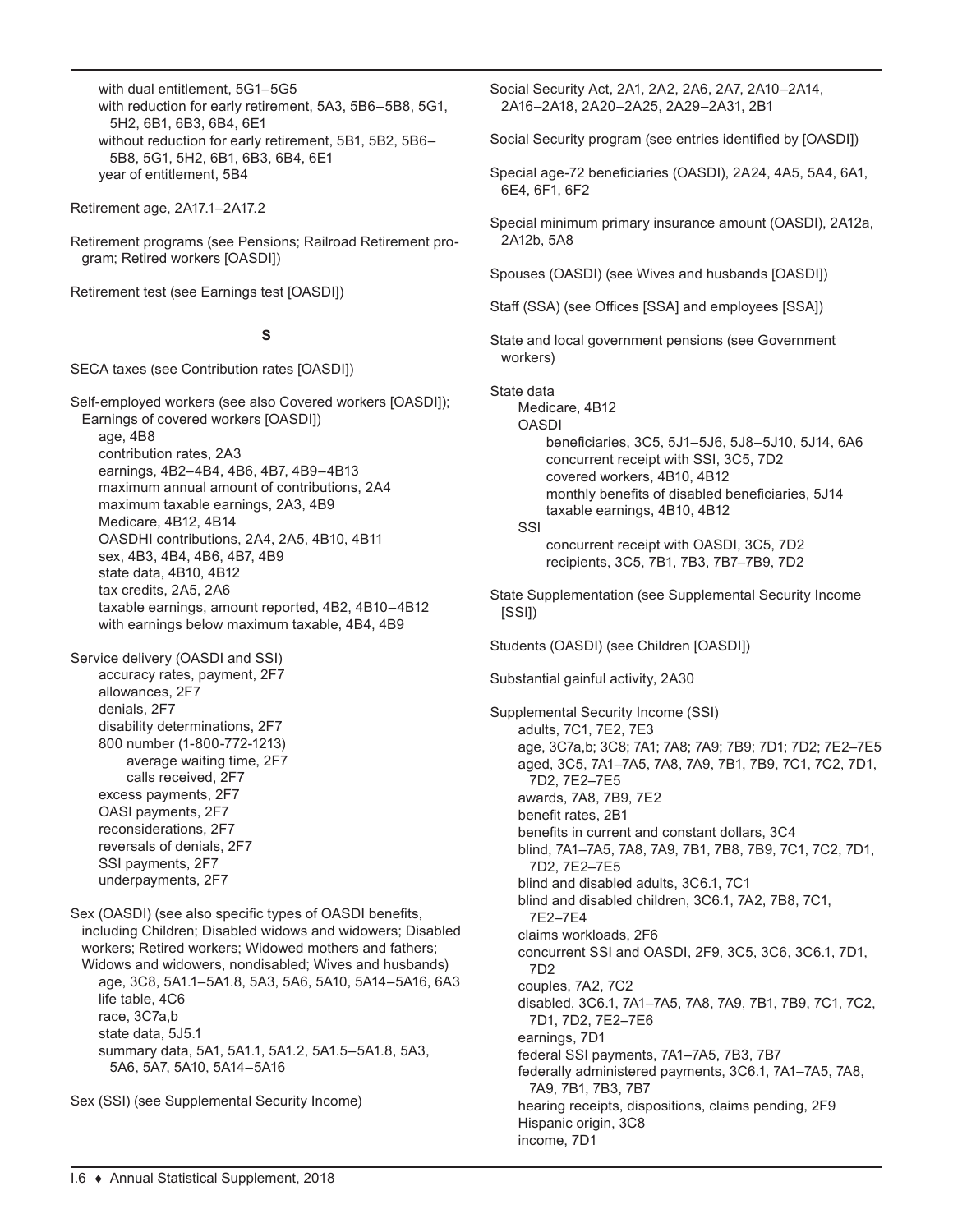living arrangements, 7E5 noncitizens, 7E6 OASDI (received concurrently with SSI), 2F9, 3C5, 3C6, 3C6.1, 7D1, 7D2 payment distributions, 7C1, 7C2 payments in current and constant dollars, 3C4 race, 3C7a,b representative payment, 7E4 service delivery, 2F7 sex, 3C7a,b; 3C8; 7E2; 7E3 state data, 3C5, 7B1, 7B3, 7B7–7B9, 7D2 state supplementation, 7A1–7A5, 7B3, 7B7 unearned income, 7D1

Survivor benefits (OASDI) (see Children [OASDI]); Dependents and survivors; Disabled widows and widowers; Parents; Wid-owed mothers and fathers; Widows and widowers; Widows and widowers, nondisabled)

# **T**

Tax credits (OASDI), 2A5, 2A6

Taxable earnings (OASDI), (see also Earnings of covered workers [OASDI]) 4B1–4B3, 4B7, 4B9–4B13

Taxable maximum (OASDI), (see also Covered workers [OASDI]) 2A3, 2A8, 2A9, 2A18, 2A26, 4B4, 4B7, 4B9

Taxation of OASDI benefits, 2A31, 2A32, 3C3, 4A1–4A3

Taxes (OASDI and HI) amounts, 4A1–4A3, 4B10–4B14 rates, 2A3, 2A4 state amounts, 4B10, 4B12

Termination of benefits (OASDI), 6F1–6F3

Time-series data (see Historical data)

Totalization (OASDI), 5M1

Transitionally insured (OASDI), 2A23

Trust funds

Disability Insurance, 3C3, 4A2–4A4, 4A6, 5A4 Hospital Insurance, 3C3, 4A4 Old-Age and Survivors Insurance, 3C3, 4A1, 4A3–4A5, 5A4 Supplementary Medical Insurance, 3C3, 4A4

#### **U**

Underpayments (OASDI and SSI), 2F7

Uniformed services, 2A1, 2A2

#### **V**

Vocational rehabilitation services, 2A25

#### **W**

Wage and salary workers (OASDI) (see Covered workers [OASDI]; Earnings of covered workers [OASDI])

Wage credits (OASDI), 2A1, 2A2, 2A6

Widowed mothers and fathers (OASDI) age, 5A1.5, 5A5, 5A16, 6A3, 6D7 awards, 6A1, 6A3, 6D6, 6D7 beneficiary families, 5H1, 5H2, 5H4 benefit distributions, 5H4 benefits in current and constant dollars, 3C4 benefits paid annual, 4A5 monthly, 5A4, 5A16, 5F6 benefits withheld, 6E4 entitlement based on disabled child, 5F12, 6D6 primary insurance amount, 5F7, 5H2 special minimum, 5A8 qualifications for benefits, 2A22 sex, 5A1, 5A1.5, 5A7, 5A10, 5A16 surviving divorced, 5A1.5, 5F12, 6D6, 6D7 terminations, 6F1, 6F2

Widows and widowers (OASDI) benefits paid annual, 4A5 monthly, 5A4, 5A16, 5A17, 5F1 benefits withheld, 6E4 foreign countries, 5J11 qualifications for benefits, 2A22, 2A23 state data, 5J2, 5J4 terminations, 6F1, 6F2

Widows and widowers, disabled (see Disabled widows and widowers [OASDI])

Widows and widowers, nondisabled (OASDI) age, 5A1.6, 5A3, 5A5, 5A10, 5A15, 5A16, 5F11, 5F13, 6A3, 6D7 awards, 6A2, 6A3, 6D7, 6D8 beneficiary families, 5H1, 5H2, 5H4 benefit distributions, 5F7, 5F11, 5H4, 5J9 benefits paid, monthly, 5A16, 5F6, 5F8, 5F13 dually entitled, 5A14, 5A15, 5G2–5G5 limitation of benefit, 5F13 primary insurance amount, 5F7, 5H2 special minimum, 5A8 qualifications for benefits, 2A22, 2A23 sex, 5A1, 5A1.6, 5A3, 5A7, 5A10, 5A16, 5F6, 5F8, 5F11, 6A3, 6D7 state data, 5J9 surviving divorced, 5A1.6 with reduction for early retirement, 5A3, 5F13, 6A5 without reduction for early retirement, 5F13 year of entitlement, 5F9

Windfall Elimination Provision (WEP), 2A11.1